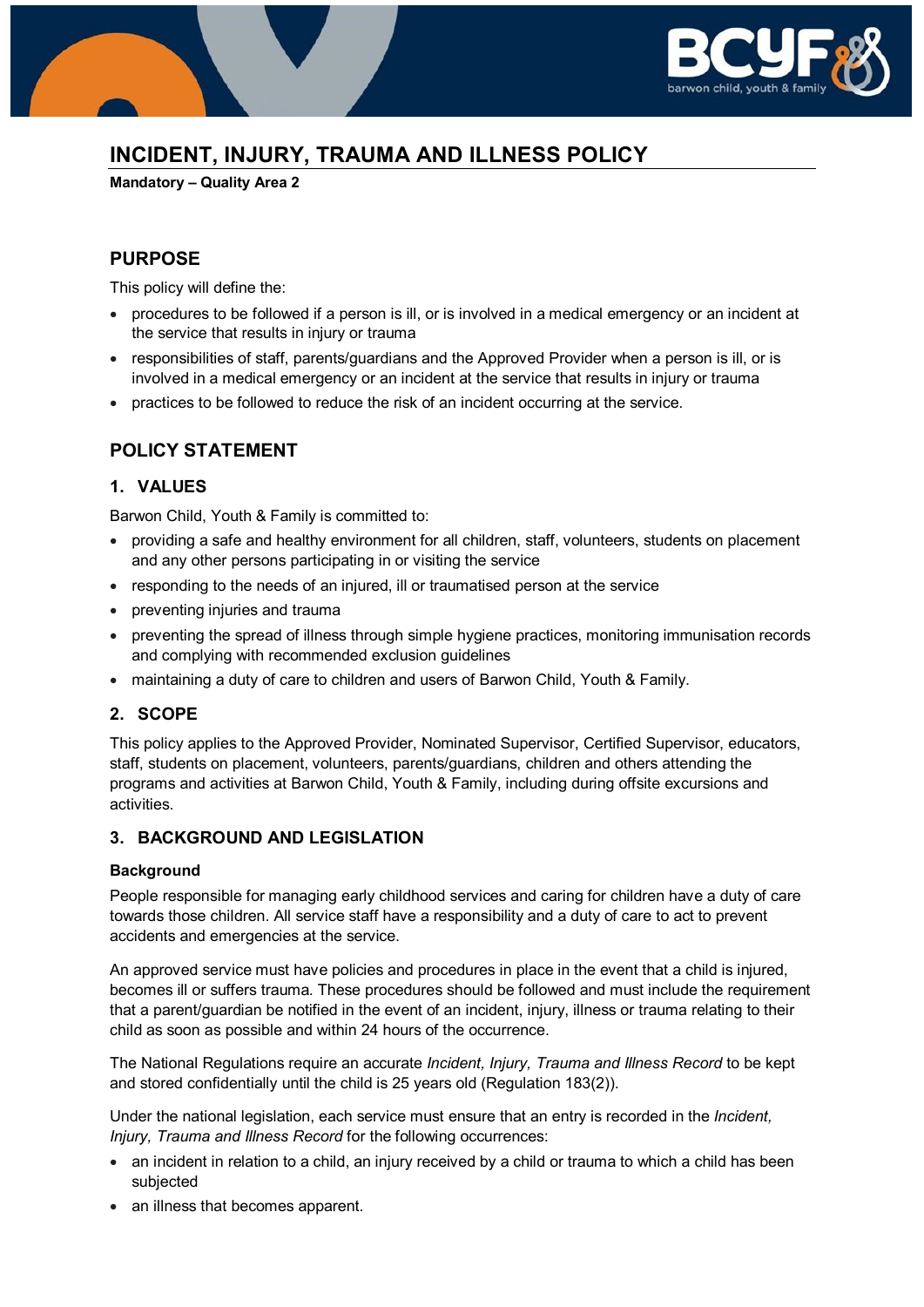Details that must be entered in the *Incident, Injury, Trauma and Illness Record* include the following:

- the name and age of the child
- the circumstances leading to the incident, injury or trauma, or relevant circumstances surrounding the child becoming ill (including any symptoms)
- the time and date the incident occurred, the injury was received or the child was subjected to the trauma, or the apparent onset of the illness
- the action taken by the service, including any medication administered, first aid provided or medical personnel contacted
- details of any person who witnessed the incident, injury or trauma, or the apparent onset of illness
- the name of any person the service notified, or attempted to notify, of any incident, injury, trauma or illness that a child suffered while being educated and cared for by the service, and the time and date of the notifications/attempted notifications
- the name and signature of the person making an entry in the record, and the time and date that the entry was made
- signature of a parent/guardian to verify that they have been informed of the occurrence.

All information will be included in the *Incident, Injury, Trauma and Illness Record* as soon as is practicable, but not later than 24 hours after the incident, injury or trauma, or the onset of the illness.

Medical emergencies may include serious health issues such as asthma, anaphylaxis, diabetes, fractures, choking and seizures. Such emergencies generally involve only one child, however they can affect everyone in the children's service. In some cases it will be appropriate to refer to specific policies for guidance, such as the *Dealing with Medical Conditions Policy*, *Asthma Policy, Anaphylaxis Policy, Diabetes Policy and Epilepsy Policy*.

#### **Legislation and standards**

Relevant legislation and standards include but are not limited to:

- Australian Standards AS3745–2002, Emergency control procedures for buildings, structures and workplaces
- *Education and Care Services National Law Act 2010*: Section 174(2)
- *Education and Care Services National Regulations 2011*: Regulations 77, 85–87, 103, 177, 183
- *Public Health and Wellbeing Act 2008* (Vic)
- *Public Health and Wellbeing Regulations 2009* (Vic)
- *Occupational Health and Safety Act 2004* (Vic)
- *Occupational Health and Safety Regulations 2007*
- WorkSafe Victoria Compliance Code: *First aid in the workplace* (2008)
- *National Quality Standard*, Quality Area 2: Children's Health and Safety
	- − Standard 2.1: Each child's health is promoted
		- − Element 2.1.1: Each child's health needs are supported
		- − Element 2.1.3: Effective hygiene practices are promoted and implemented
		- − Element 2.1.4: Steps are taken to control the spread of infectious diseases and to manage injuries and illness, in accordance with recognised guidelines
- *National Quality Standard*, Quality Area 3: Physical Environment
	- − Standard 3.1: The design and location of the premises is appropriate for the operation of a service
		- − Element 3.1.2: Premises, furniture and equipment are safe, clean and well maintained
- *National Quality Standard*, Quality Area 7: Leadership and Service Management
	- − Standard 7.3: Administrative systems enable the effective management of a quality service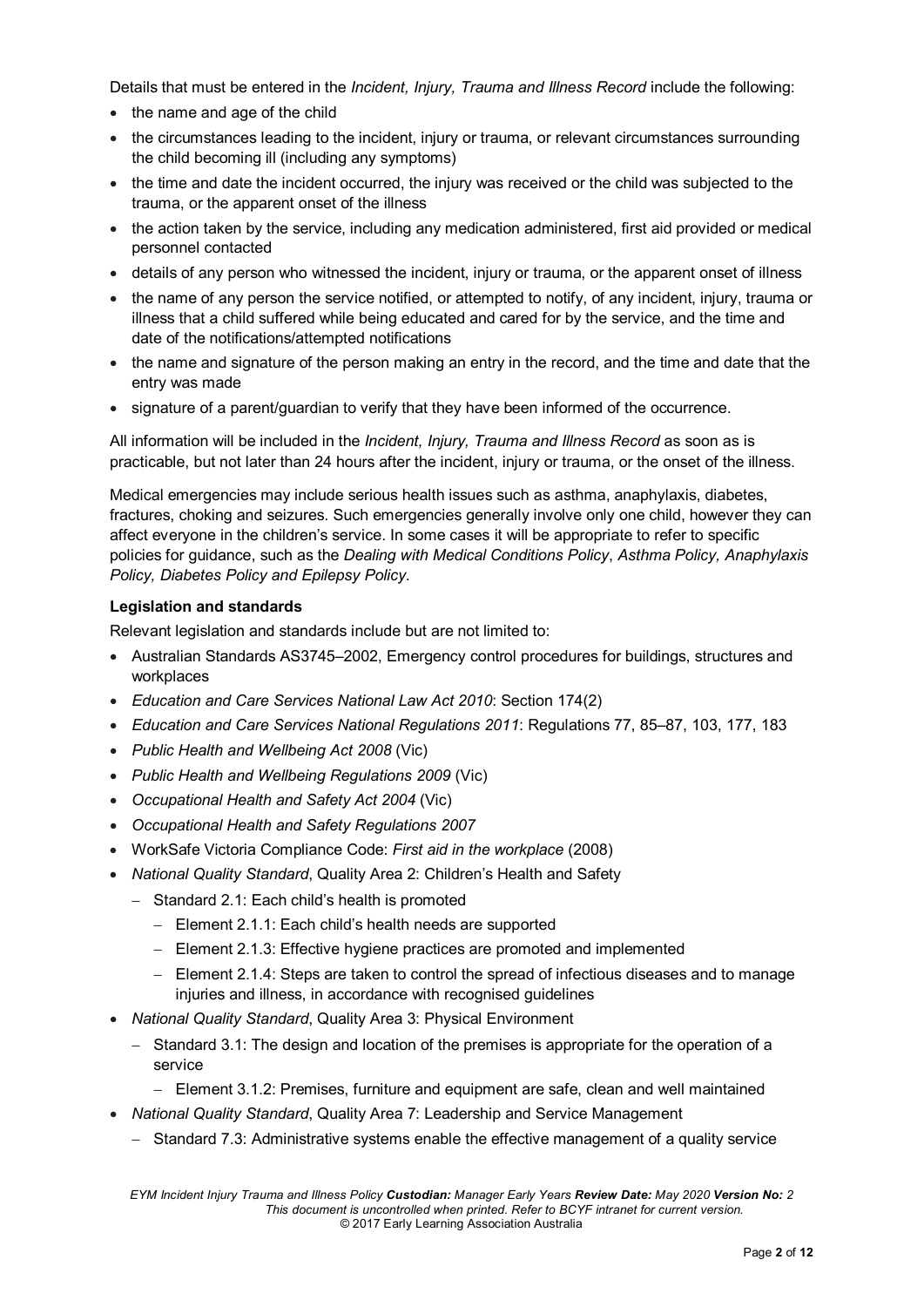- − Element 7.3.1: Records and information are stored appropriately to ensure confidentiality, are available from the service and are maintained in accordance with legislative requirements
- − Element 7.3.2: Administrative systems are established and maintained to ensure effective operation of the service
- Therapeutic Goods Act 1989 (Cth)

The most current amendments to listed legislation can be found at:

- Victorian Legislation Victorian Law Today:<http://www.legislation.vic.gov.au/>
- Commonwealth Legislation ComLaw[: http://www.comlaw.gov.au/](http://www.comlaw.gov.au/)

### **4. DEFINITIONS**

The terms defined in this section relate specifically to this policy. For commonly used terms e.g. Approved Provider, Nominated Supervisor, Regulatory Authority etc. refer to the *General Definitions* section of this manual.

*AV How to Call Card***:** A card that the service has completed containing all the information that Ambulance Victoria will request when phoned. A sample card can be downloaded from: <http://www.ambulance.vic.gov.au/Education/Calling-Triple-0.html>

**Emergency services:** Includes ambulance, fire brigade, police and state emergency services.

**First aid:** The provision of initial care in response to an illness or injury. It generally consists of a series of techniques to preserve life, protect a person (particularly if unconscious), prevent a condition worsening and promote recovery. First aid training should be delivered by approved first aid providers, and a list is published on the ACECQA website:

[www.acecqa.gov.au/qualifications/approved-first-aid-qualifications](http://www.acecqa.gov.au/qualifications/approved-first-aid-qualifications)

**Hazard:** A source or situation with a potential for harm in terms of human injury or ill health, damage to property, damage to the environment or a combination of these.

**Incident:** Any unplanned event resulting in or having potential for injury, ill health, damage or other loss.

**Incident, Injury, Trauma and Illness Record:** The Approved Provider must ensure an *Incident, Injury, Trauma and Illness Record* is kept in accordance with Regulation 87 of the *Education and Care Services National Regulations 2011*. A sample is available on the ACECQA website at: <http://www.acecqa.gov.au/sample-forms-and-templates-now-available>

**Injury:** Any physical damage to the body caused by violence or an incident.

**Medication:** Any substance, as defined in the *Therapeutic Goods Act 1989* (Cth), that is administered for the treatment of an illness or medical condition.

**Medical management plan:** A document that has been prepared and signed by a doctor that describes symptoms, causes, clear instructions on action and treatment for the child's specific medical condition, and includes the child's name and a photograph of the child. An example of this is the Australasian Society of Clinical Immunology and Allergy (ASCIA) action plan for anaphylaxis.

**Medical attention:** Includes a visit to a registered medical practitioner or attendance at a hospital.

**Medical emergency:** An injury or illness that is acute and poses an immediate risk to a person's life or long-term health.

**Minor incident:** An incident that results in an injury that is small and does not require medical attention.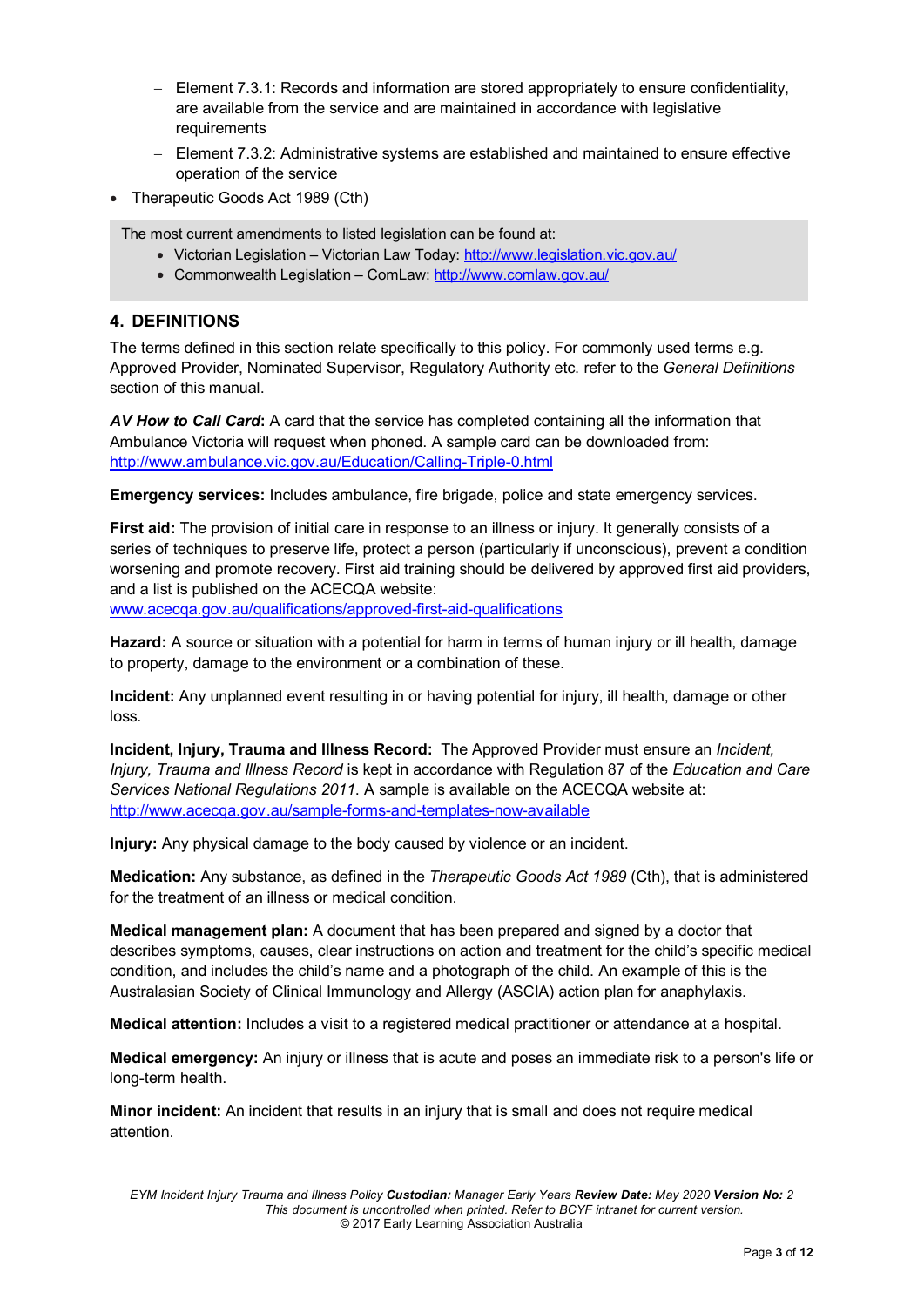**Notifiable incident:** An incident involving workplace health and safety that is required by law to be reported to WorkSafe Victoria. Notification is required for incidents that result in death or serious injury/illness, or dangerous occurrences. For a complete list of incidents that must be reported to WorkSafe Victoria, refer to the *Guide to Incident Notification* on the WorkSafe Victoria website. This website also contains online reporting forms: [www.worksafe.vic.gov.au](http://www.worksafe.vic.gov.au/)

**Serious incident:** An incident resulting in the death of a child, or an injury, trauma or illness for which the attention of a registered medical practitioner, emergency services or hospital is sought or should have been sought. This also includes an incident in which a child appears to be missing, cannot be accounted for, is removed from the service in contravention of the regulations or is mistakenly locked in/out of the service premises (Regulation 12). A serious incident should be documented in an *Incident, Injury, Trauma and Illness Record* (sample form available on the ACECQA website) as soon as possible and within 24 hours of the incident. The Regulatory Authority (DEECD) must be notified within 24 hours of a serious incident occurring at the service (Regulation 176(2)(a)). Records are required to be retained for the periods specified in Regulation 183.

**Trauma:** An emotional wound or shock that often has long-lasting effects or any physical damage to the body caused by violence or an incident.

### **5. SOURCES AND RELATED POLICIES**

#### **Sources**

- ACECQA sample forms and templates: <http://www.acecqa.gov.au/sample-forms-and-templates-now-available>
- *AV How to Call Card* (Ambulance Victoria:): [http://www.ambulance.vic.gov.au/Education/Calling-](http://www.ambulance.vic.gov.au/Education/Calling-Triple-0.html)[Triple-0.html](http://www.ambulance.vic.gov.au/Education/Calling-Triple-0.html)
- Building Code of Australia: [http://www.abcb.gov.au/about-the-national-construction-code/the](http://www.abcb.gov.au/about-the-national-construction-code/the-building-code-of-australia)[building-code-of-australia](http://www.abcb.gov.au/about-the-national-construction-code/the-building-code-of-australia)
- *Staying Healthy: Preventing infectious diseases in early childhood education and care services* (5<sup>th</sup> edition, 2013) National Health and Medical Research Council: <http://www.nhmrc.gov.au/guidelines/publications/ch55>
- VMIA Insurance Guide, Community Service Organisations program: [www.vmia.vic.gov.au](http://www.vmia.vic.gov.au/)
- WorkSafe Victoria: *Guide to Incident Notification: [http://www.worksafe.vic.gov.au/forms-and](http://www.worksafe.vic.gov.au/forms-and-publications/forms-and-publications/guide-to-incident-notification)[publications/forms-and-publications/guide-to-incident-notification](http://www.worksafe.vic.gov.au/forms-and-publications/forms-and-publications/guide-to-incident-notification)*
- WorkSafe Victoria: Online notification forms: [http://www.worksafe.vic.gov.au/safety-and](http://www.worksafe.vic.gov.au/safety-and-prevention/health-and-safety-topics/incident-notification)[prevention/health-and-safety-topics/incident-notification](http://www.worksafe.vic.gov.au/safety-and-prevention/health-and-safety-topics/incident-notification)

#### **Service policies**

- *Administration of First Aid Policy*
- *Administration of Medication Policy*
- *Anaphylaxis Policy*
- *Asthma Policy*
- *Dealing with Infectious Diseases Policy*
- *Dealing with Medical Conditions Policy*
- *Diabetes Policy*
- *Emergency and Evacuation Policy*
- *Epilepsy Policy*
- *Excursions and Service Events Policy*
- *Occupational Health and Safety Policy*
- *Privacy and Confidentiality Policy*
- *Road Safety and Safe Transport Policy*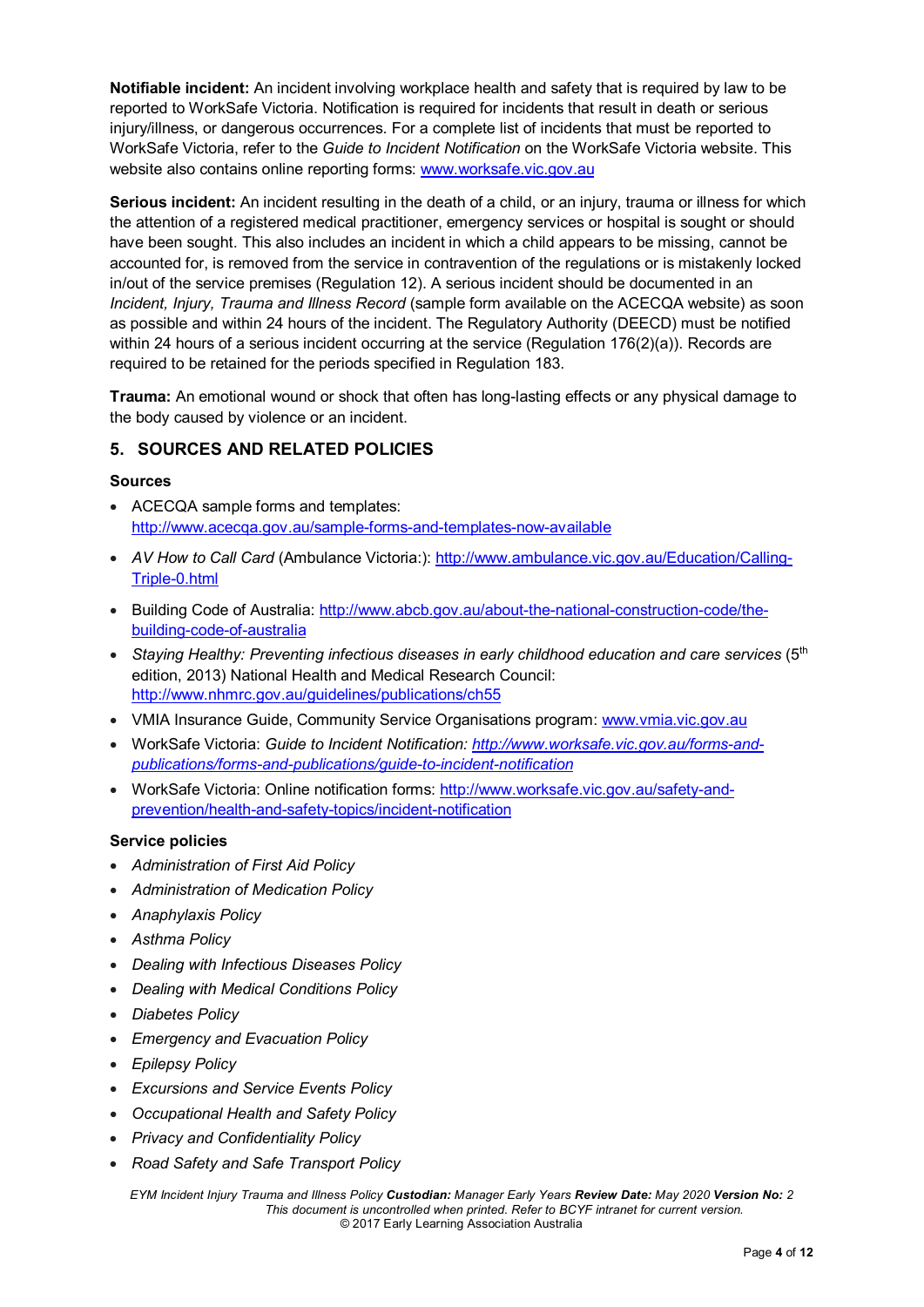# **PROCEDURES**

#### **The Approved Provider is responsible for:**

- ensuring that the premises are kept clean and in good repair
- ensuring that staff have access to medication, Incident, Injury, Trauma and Illness forms (available from ACECQA – refer to *Sources*) and WorkSafe Victoria incident report forms (refer to *Sources*)
- ensuring that the service has an occupational health and safety policy and procedures that outline the process for effectively identifying, managing and reviewing risks and hazards that are likely to cause injury, and reporting notifiable incidents to appropriate authorities (refer to *Occupational Health and Safety Policy*)
- ensuring that completed medication records are kept until the end of 3 years after the child's last attendance (Regulation 92, 183)
- ensuring that a parent/guardian of the child is notified as soon as is practicable, but not later than 24 hours after the occurrence, if the child is involved in any incident, injury, trauma or illness while at the service (Regulation 86)
- ensuring that Incident, Injury, Trauma and Illness Records are kept and stored securely until the child is 25 years old (Regulations 87, 183)
- ensuring that there is a minimum of one educator with a current approved first aid qualification on the premises at all times (refer to *Administration of First Aid Policy*)
- ensuring that there are an appropriate number of up-to-date, fully equipped first aid kits that are accessible at all times (refer to *Administration of First Aid Policy*)
- ensuring that the orientation and induction of new and relief staff include an overview of their responsibilities in the event of an incident or medical emergency
- ensuring that children's enrolment forms provide authorisation for the service to seek emergency medical treatment by a medical practitioner, hospital or ambulance service
- ensuring that an incident report (SI01) is completed and a copy forwarded to the regional DEECD office as soon as is practicable but not later than 24 hours after the occurrence.

#### **The Nominated Supervisor, Certified Supervisors and other educators are responsible for:**

- ensuring that the *AV How to Call Card* (refer to *Sources*) is displayed near all telephones
- ensuring that volunteers and parents on duty are aware of children's medical management plans (refer to *Definitions*) and their responsibilities in the event of an incident, injury or medical emergency
- responding immediately to any incident, injury or medical emergency
- implementing individual children's medical management plans, where relevant
- notifying parents/guardians immediately after an incident, injury, trauma or medical emergency, or as soon as is practicable
- requesting the parents/guardians make arrangements for the child or children involved in an incident or medical emergency to be collected from the service, or informing parents/guardians if an ambulance has been called
- notifying other person/s as authorised on the child's enrolment form when the parents/guardians are not contactable
- recording details of any incident, injury or illness in the *Incident, Injury, Trauma and Illness Record* (refer to *Definitions*) as soon as is practicable but not later than 24 hours after the occurrence
- ensuring that regulatory and legislative responsibilities are met in relation to any incident, injury or medical emergency
- maintaining all enrolment and other medical records in a confidential manner (refer to *Privacy and Confidentiality Policy*)
- regularly checking equipment in both indoor and outdoor areas for hazards, and taking the appropriate action to ensure the safety of the children when a hazard is identified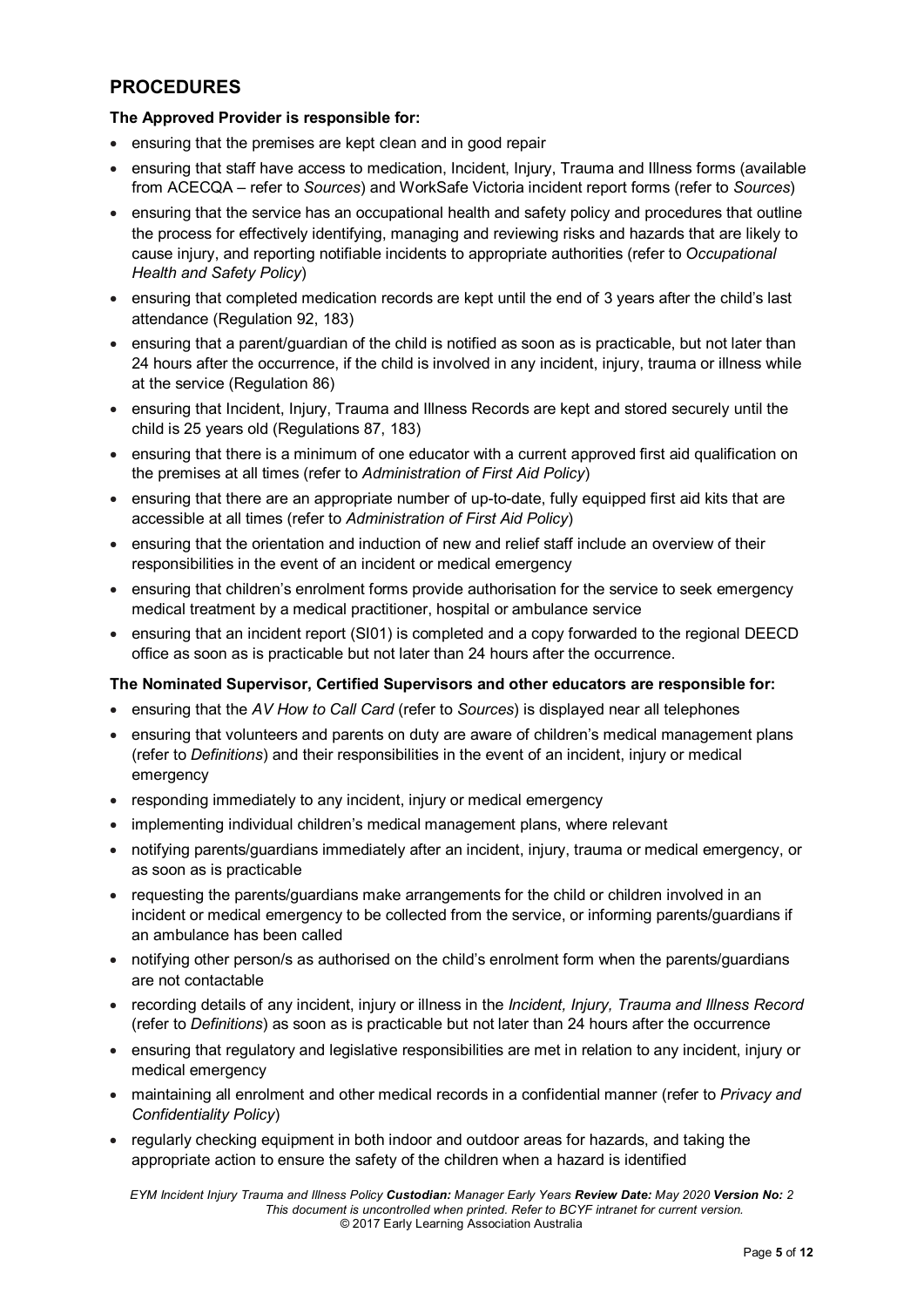- assisting the Approved Provider with regular hazard inspections (refer to Attachment 1 Sample hazard identification checklist)
- reviewing the cause of any incident, injury or illness and taking appropriate action to remove the cause if required, for example, removing a nail found protruding from climbing equipment or retraining staff to adhere more closely to the service's *Hygiene Policy*
- notifying DEECD in writing within 24 hours of an incident involving the death of a child, or any incident, illness or trauma that requires treatment by a registered medical practitioner or admission to a hospital
- ensuring that the following contact numbers are displayed in close proximity of each telephone:
	- − 000 (also keep an *AV How to Call Card* close to each telephone refer to *Sources*))
	- − DEECD regional office
	- − Approved Provider
	- − Asthma Victoria: (03) 9326 7055 or toll free 1800 645 130
	- − Victorian Poisons Information Centre: 13 11 26
	- − local council or shire.

#### *When there is a medical emergency, educators will:*

- call an ambulance, where necessary
- administer first aid, and provide care and comfort to the child prior to the parents/guardians or ambulance arriving
- implement the child's current medical management plan, where appropriate
- notify parents/guardians as soon as is practicable of any serious medical emergency, incident or injury concerning the child, and request the parents/guardians make arrangements for the child to be collected from the service and/or inform the parents/guardians that an ambulance has been called
- notify other person/s as authorised on the child's enrolment form, if the parents/guardians are not contactable
- ensure ongoing supervision of all children in attendance at the service
- accompany the child in the ambulance when the parents/guardians are not present, provided that staff-to-child ratios can be maintained at the service
- notify the Approved Provider of the medical emergency, incident or injury as soon as is practicable
- complete and submit an incident report to DEECD, the Approved Provider and the service's public liability insurer following a serious incident.

#### *When a child develops symptoms of illness while at the service, educators will:*

- ensure that the Nominated Supervisor, or person in day-to-day care of the service, contacts the parents/guardians or authorised emergency contact for the child to outline the signs and symptoms observed
- request that the child is collected from the service if the child is not well enough to participate in the program
- ensure that they separate the child from the group and have a staff member remain with the child until the child recovers, a parent/guardian arrives or another responsible person takes charge
- call an ambulance (refer to definition of *medical emergency*) if a child appears very unwell or has a serious injury that needs urgent medical attention
- ensure that the child is returned to the care of the parent/guardian or authorised emergency contact person as soon as is practicable
- ensure that, where medication, medical or dental treatment is obtained, the parents/guardians are notified as soon as is practicable and within 24 hours, and are provided with details of the illness and subsequent treatment administered to the child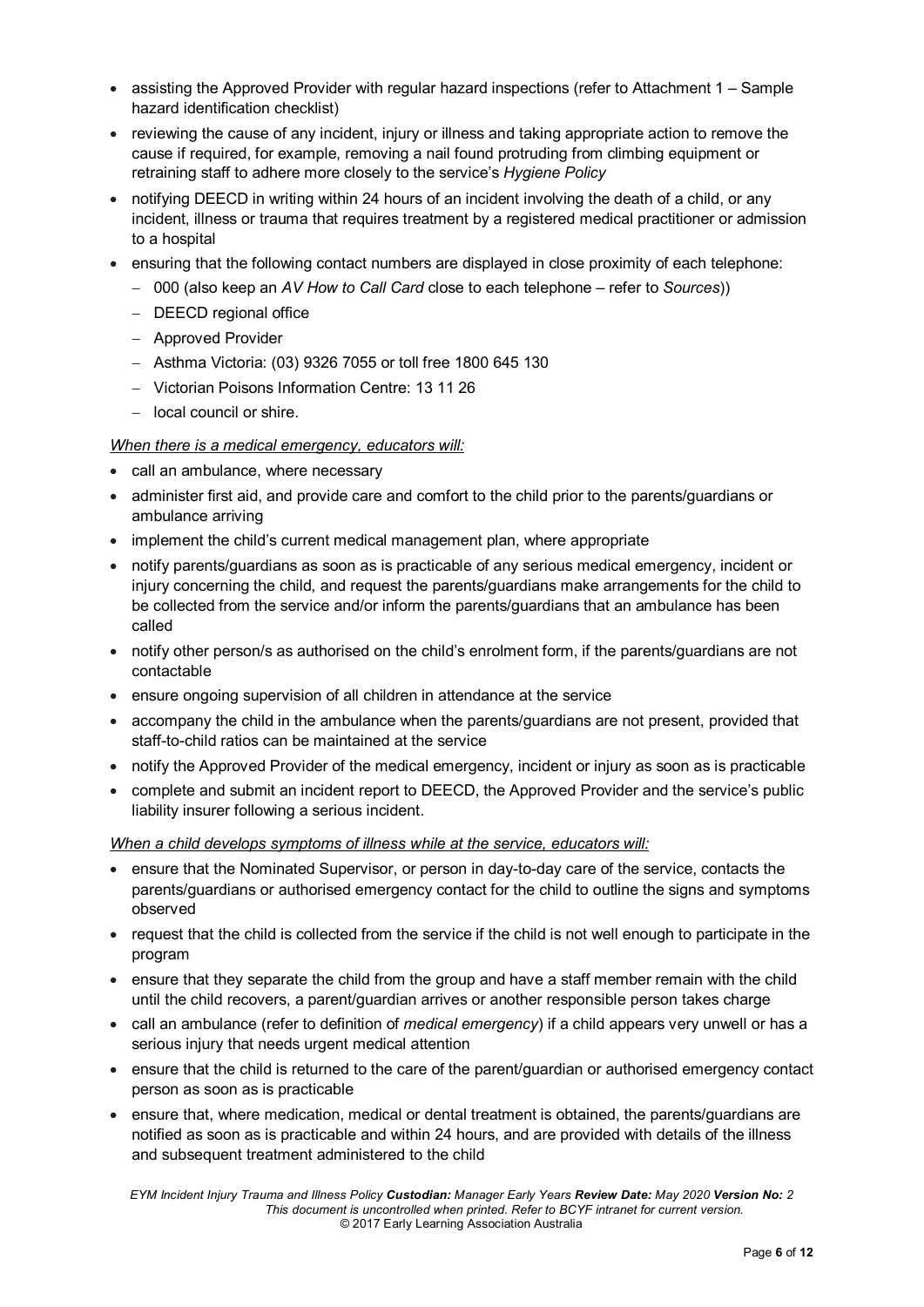- ensure that the Approved Provider is notified of the incident
- ensure that the *Incident, Injury, Trauma and Illness Record* is completed as soon as is practicable and within 24 hours of the occurrence.

#### **Parents/guardians are responsible for:**

- providing authorisation in their child's enrolment record for the service to seek emergency medical treatment by a medical practitioner, hospital or ambulance service (Regulation 161(1))
- payment of all costs incurred when an ambulance service is called to attend to their child at the service
- notifying the service, upon enrolment or diagnosis, of any medical conditions and/or needs, and any management procedure to be followed with respect to that condition or need (Regulation 162)
- ensuring that they provide the service with a current medical management plan, if applicable (Regulation 162(d))
- collecting their child as soon as possible when notified of an incident, injury or medical emergency involving their child
- informing the service of an infectious disease or illness that has been identified while the child has not attended the service, and that may impact on the health and wellbeing of other children, staff and parents/guardians attending the service
- being contactable, either directly or through emergency contacts listed on the child's enrolment form, in the event of an incident requiring medical attention
- signing the *Incident, Injury, Trauma and Illness Record*, thereby acknowledging that they have been made aware of the incident
- notifying the service by telephone when their child will be absent from their regular program
- notifying staff/educators if there is a change in the condition of their child's health, or if there have been any recent accidents or incidents that may impact on the child's care e.g. any bruising or head injuries.

### **EVALUATION**

In order to assess whether the values and purposes of the policy have been achieved, the Approved Provider of Barwon Child, Youth & Family will:

- regularly seek feedback from everyone affected by the policy regarding its effectiveness
- monitor the implementation, compliance, complaints and incidents in relation to this policy
- review and analyse information gathered from the *Incident, Injury, Trauma and Illness Record* and staff first aid records regarding incidents at the service
- keep the policy up to date with current legislation, research, policy and best practice
- revise the policy and procedures as part of the service's policy review cycle, or as required
- notify parents/guardians at least 14 days before making any changes to this policy or its procedures.

### **ATTACHMENTS**

• Attachment 1: Sample hazard identification checklist

### **AUTHORISATION/DOCUMENT HISTORY**

This policy was initially adopted by the Approved Provider of Glastonbury Community Services (now Barwon, Child Youth & Family) education and care services on 7 October 2013.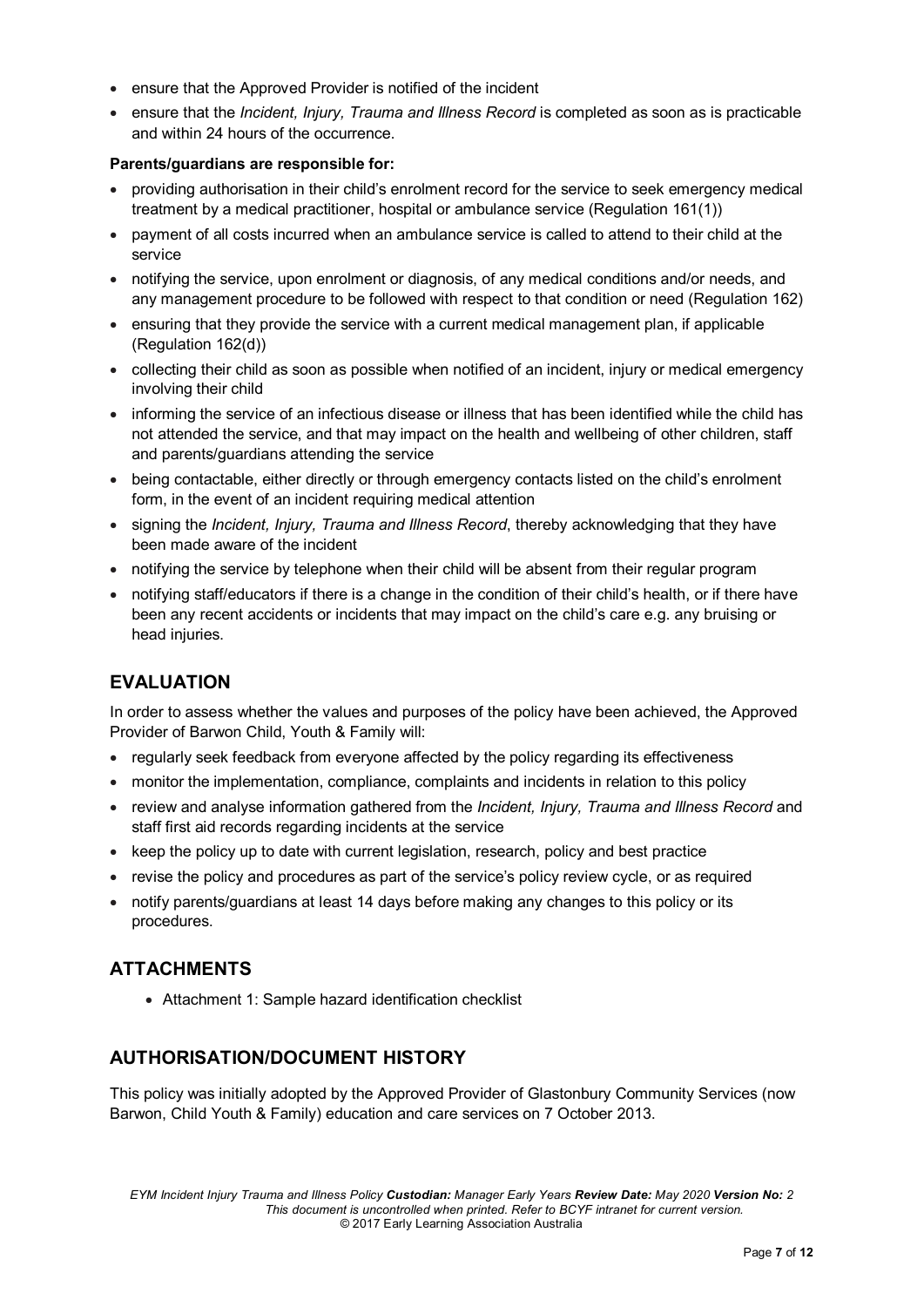| <b>Version</b><br><b>Number</b> | <b>Approval Date</b>                      | <b>Approved By</b>                                     | <b>Brief Description</b>                                                      |
|---------------------------------|-------------------------------------------|--------------------------------------------------------|-------------------------------------------------------------------------------|
| V1                              | April 2016                                | Executive<br>Director Client<br><b>Services</b>        | Glastonbury Community Services policy reviewed and<br>reformatted under BCYF. |
| V2                              | May 2018                                  | Executive<br><b>Director Client</b><br><b>Services</b> | Policy reviewed against the National Quality Framework                        |
| <b>Author</b>                   | Manager Early Years                       |                                                        |                                                                               |
| <b>Reviewer</b>                 | <b>Executive Director Client Services</b> |                                                        |                                                                               |

# **REVIEW DATE: MAY 2020**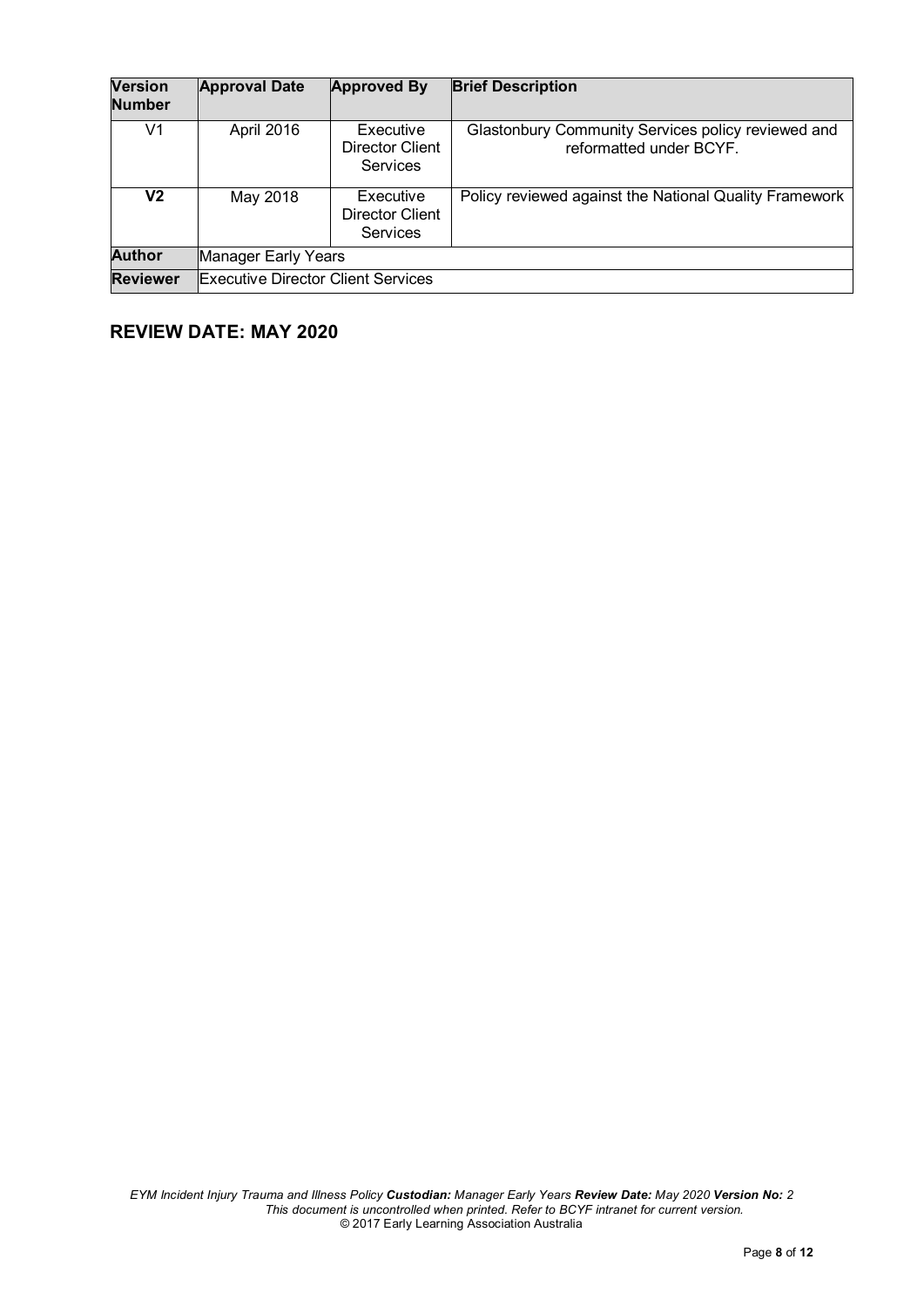# **ATTACHMENT 1 Sample hazard identification checklist**

| Service:      |  |
|---------------|--|
| Date:         |  |
| Inspected by: |  |

| <b>Hazard</b>                                                                        | Yes | No | <b>Comments</b> |  |  |
|--------------------------------------------------------------------------------------|-----|----|-----------------|--|--|
| 1. Floors                                                                            |     |    |                 |  |  |
| Surface is even and in good repair                                                   |     |    |                 |  |  |
| Surface is free from tripping and slipping<br>hazards (e.g. oil, water, sand)        |     |    |                 |  |  |
| Surface is safe (e.g. not likely to become<br>excessively slippery when wet)         |     |    |                 |  |  |
| 2. Kitchen and work benches                                                          |     |    |                 |  |  |
| Work bench space is adequate and at<br>comfortable working height                    |     |    |                 |  |  |
| Kitchen and work bench space is clean and<br>free of clutter                         |     |    |                 |  |  |
| Equipment not in use is properly stored                                              |     |    |                 |  |  |
| Lighting is satisfactory                                                             |     |    |                 |  |  |
| A door or gate restricts child access to the<br>kitchen                              |     |    |                 |  |  |
| Ventilation fan is in good working order                                             |     |    |                 |  |  |
| Kitchen appliances are clean and in good<br>working order                            |     |    |                 |  |  |
| 3. Emergency evacuation                                                              |     |    |                 |  |  |
| Staff have knowledge of fire drills and<br>emergency evacuation procedures           |     |    |                 |  |  |
| Fire drill instructions are displayed<br>prominently in the service                  |     |    |                 |  |  |
| Regular fire drills are conducted                                                    |     |    |                 |  |  |
| Extinguishers are in place, recently serviced<br>and clearly marked for type of fire |     |    |                 |  |  |
| Exit signs are posted and clear of<br>obstructions                                   |     |    |                 |  |  |
| Exit doors are easily opened from inside                                             |     |    |                 |  |  |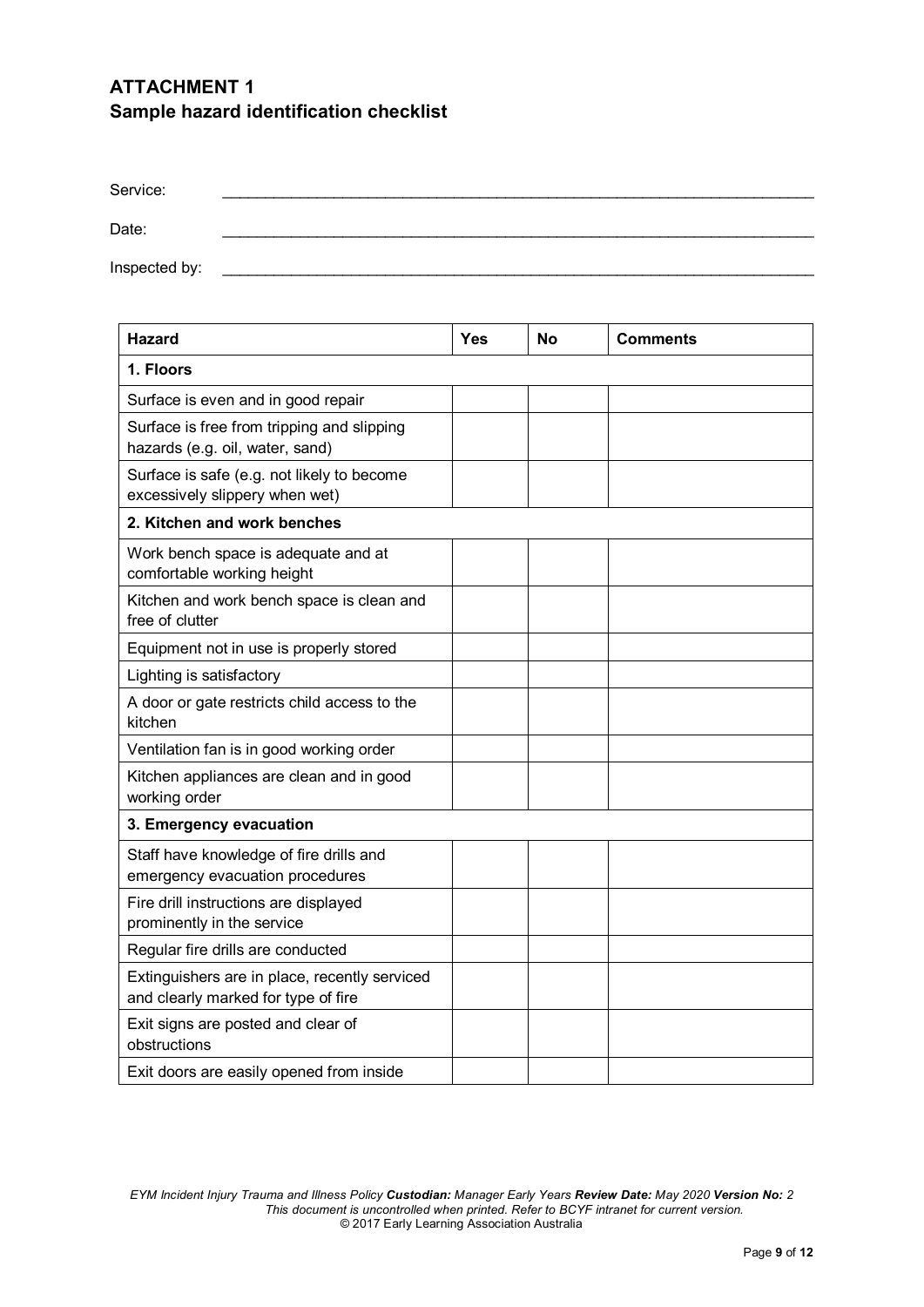| 4. Security and lighting                                                        |  |  |  |  |
|---------------------------------------------------------------------------------|--|--|--|--|
| Security lighting is installed in the building<br>and car park                  |  |  |  |  |
| There is good natural lighting                                                  |  |  |  |  |
| There is no direct or reflected glare                                           |  |  |  |  |
| Light fittings are clean and in good repair                                     |  |  |  |  |
| Emergency lighting is readily available and<br>operable (e.g. torch)            |  |  |  |  |
| 5. Windows                                                                      |  |  |  |  |
| Windows are clean, admitting plenty of<br>daylight                              |  |  |  |  |
| Windows have no broken panes                                                    |  |  |  |  |
| 6. Steps and landings                                                           |  |  |  |  |
| All surfaces are safe                                                           |  |  |  |  |
| There is adequate protective railing which is<br>in good condition              |  |  |  |  |
| 7. Ladders and steps                                                            |  |  |  |  |
| Ladders and steps are stored in a proper<br>place                               |  |  |  |  |
| Ladders and steps are free of defects (e.g.<br>broken or missing rungs etc.)    |  |  |  |  |
| They conform to Australian Standards                                            |  |  |  |  |
| They are used appropriately to access<br>equipment stored above shoulder height |  |  |  |  |
| 8. Chemicals and hazardous substances                                           |  |  |  |  |
| All chemicals are clearly labelled                                              |  |  |  |  |
| All chemicals are stored in locked cupboard                                     |  |  |  |  |
| Material Safety Data Sheets (MSDS) are<br>provided for all hazardous substances |  |  |  |  |
| 9. Storage (internal and external)                                              |  |  |  |  |
| Storage is designed to minimise lifting<br>problems                             |  |  |  |  |
| Materials are stored securely                                                   |  |  |  |  |
| Shelves are free of dust and rubbish                                            |  |  |  |  |
| Floors are clear of rubbish or obstacles                                        |  |  |  |  |
| Dangerous material or equipment is stored<br>out of reach of children           |  |  |  |  |
| 10. Manual handling and ergonomics                                              |  |  |  |  |
| Trolleys or other devices are used to move<br>heavy objects                     |  |  |  |  |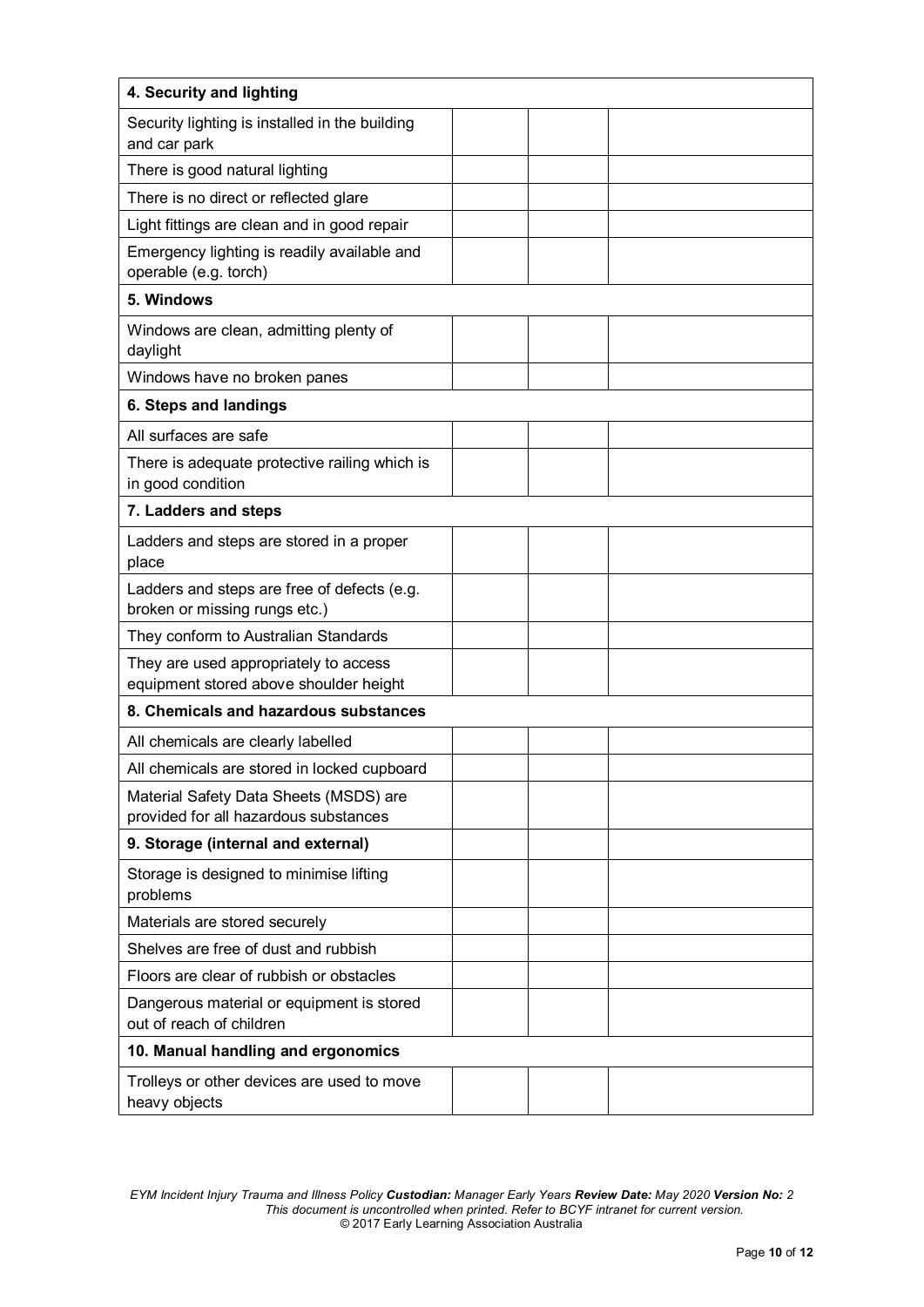| Heavy equipment (such as planks and<br>trestles) is stored in a way that enables it to<br>be lifted safely   |  |  |  |  |  |
|--------------------------------------------------------------------------------------------------------------|--|--|--|--|--|
|                                                                                                              |  |  |  |  |  |
| Adult-sized chairs are provided and used for<br>staff (to avoid sitting on children's chairs)                |  |  |  |  |  |
| Workstations are set up with the chair at the<br>correct height                                              |  |  |  |  |  |
| Workstations are set up with phone, mouse<br>and documents within easy reach and screen<br>adjusted properly |  |  |  |  |  |
| Work practices avoid the need to sit or stand<br>for long periods at a time                                  |  |  |  |  |  |
| 11. Electrical                                                                                               |  |  |  |  |  |
| There are guards around heaters                                                                              |  |  |  |  |  |
| Equipment not in use is properly stored                                                                      |  |  |  |  |  |
| Electrical equipment has been checked and<br>tagged                                                          |  |  |  |  |  |
| Use of extension leads, double adaptors and<br>power boards are kept to a minimum                            |  |  |  |  |  |
| Plugs, sockets or switches are in good repair                                                                |  |  |  |  |  |
| Leads are free of defects and fraying                                                                        |  |  |  |  |  |
| Floors are free from temporary leads                                                                         |  |  |  |  |  |
| There are power outlet covers in place                                                                       |  |  |  |  |  |
| 12. Internal environment                                                                                     |  |  |  |  |  |
| Hand-washing facilities and toilets are clean<br>and in good repair                                          |  |  |  |  |  |
| There is adequate ventilation around<br>photocopiers and printers                                            |  |  |  |  |  |
| 13. First aid and infection control                                                                          |  |  |  |  |  |
| Staff have current approved first aid<br>qualifications and training                                         |  |  |  |  |  |
| First aid cabinet is clearly marked and<br>accessible only to staff                                          |  |  |  |  |  |
| Cabinet is fully stocked and meets Australian<br>Standards (refer to Administration of First Aid<br>Policy)  |  |  |  |  |  |
| Disposable gloves are provided                                                                               |  |  |  |  |  |
| Infection control procedures are in place                                                                    |  |  |  |  |  |
| Current emergency telephone numbers are<br>displayed                                                         |  |  |  |  |  |